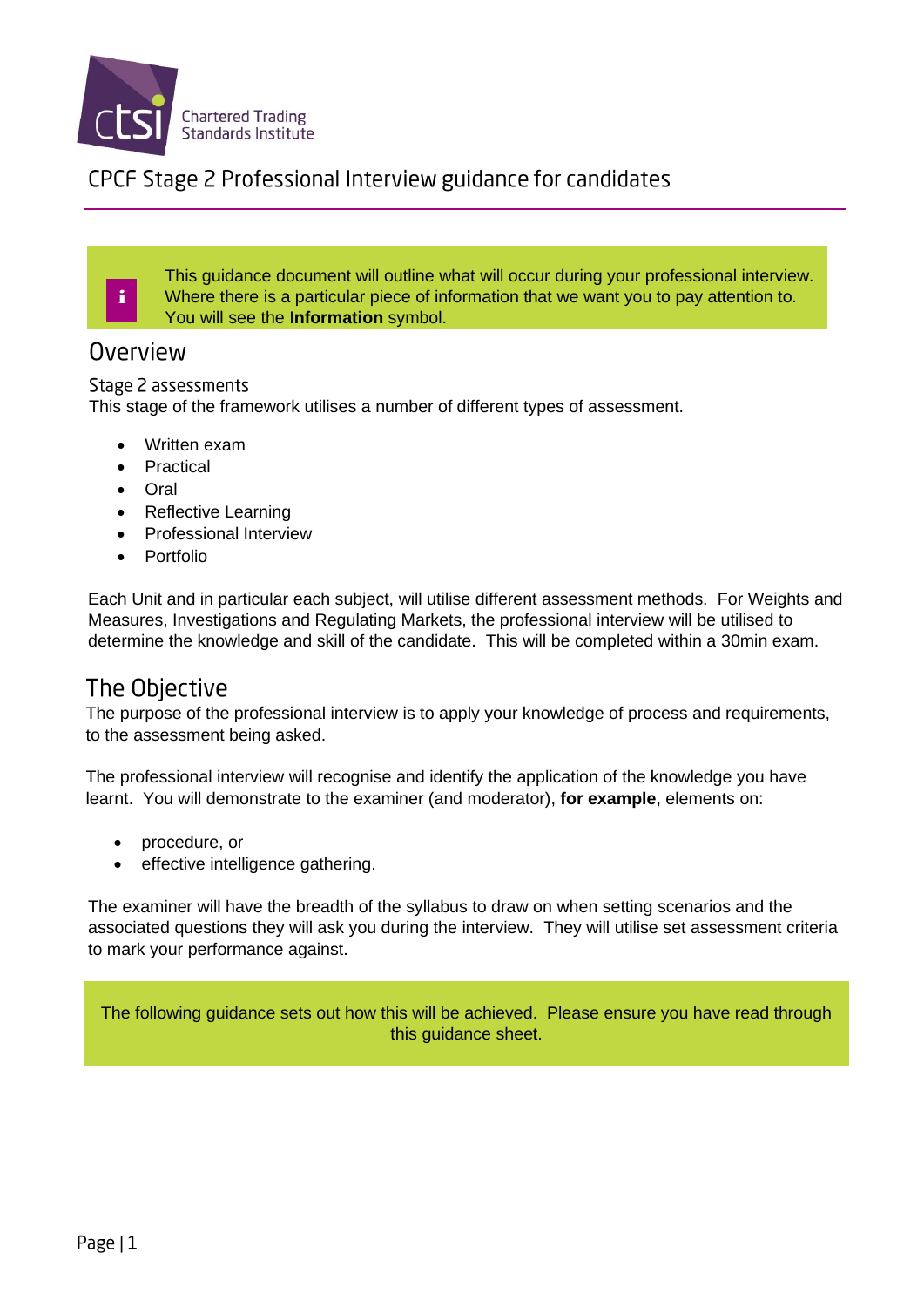## Assessment

The examiner will ask you set questions that are linked to the scenario you were assigned. The answers you give during your interview, allows for the evaluation of your learning and knowledge. The professional interview allows for the examiner to judge first-hand how well you know the specific processes.

You will need to meet specific assessment criteria to a sufficient degree to meet a minimum of 40% to enable a pass.

Ensure you are fully aware of the entire syllabus. Use your portfolio as part of your revision preparation to ensure the linked skills requirement has an equal basis within your knowledge base to help you through your examination.

An audio/video recording will be taken during your examination to enable the examiner to refer back to the interview. They will utilise this recording during the marking process. As with written answer booklets, the audio file is not available to candidates post the results being emailed to candidates.

## Professional Interview - the basics

| <b>Assessment Medium:</b> | <b>Professional Interview</b> |
|---------------------------|-------------------------------|
| Format:                   | 30 min examination (total)    |
| Preparation time:         | 10 mins                       |
| Assessment:               | 20 mins                       |
| Pass mark:                | 40%                           |
|                           |                               |

The assessment will be carried out by a 30-minute interview. You will have 10 mins preparation time before you sit with the examiner. You will be allowed to make notes during this 10-minute preparation time. You will bring these with you into the exam room.

Where a scenario may include references to particular products, for example food products, feed products, toys etc, however, the focus of the scenario will be on the process and requirements. This will not be a test of, for example, of your food knowledge. All scenarios and their associated questions asked by the examiner will be appropriate for all candidates to answer. **Any references to food, toys etc, are there for context only.**

A moderator may be present during your interview, for the odd exam. Where a moderator is present, they are there to ensure the examiner carried out the examination and marking correctly and are not assessing you. They will listen to a percentage of the audio files that will include ALL fails to ensure consistency and standardisation across the entire exam

You will be presented with a scenario that you will have a set timeframe to prepare for. The scenarios will be assessed/marked against set criteria.

No communication other than any instructions given at the start of the preparation time will be allowed. When you have been taken through to the exam room in preparation for the interview, the examiner will provide you with any final instruction at that point. This will not affect the preparation that you have completed.

All results will be confirmed during the QAB ratification meetings and you will receive your results on the published date via email.

To enable you to sit the professional interview, you will have submitted the relevant portfolio(s), (for weights and measures, you will also have submitted your reflective statement) associated to the Unit you are completing by the published deadline\*. This will be submitted to your assigned regional Verifier. If the portfolio is not submitted, you will be withdrawn from the exam.

i